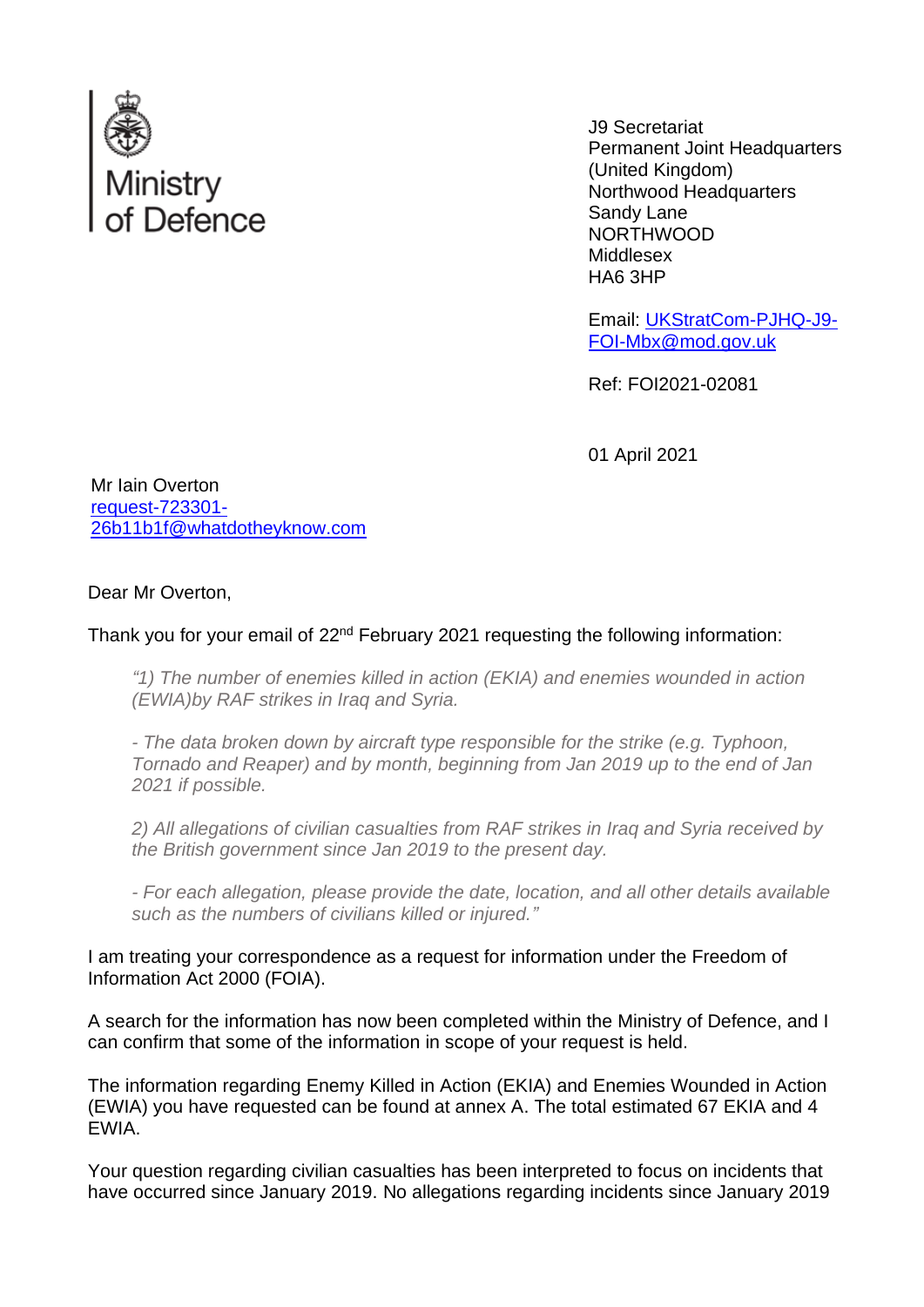have been received. However, for completeness, a number of allegations regarding civilian casualties have been raised since January 2019 relating to the overall campaign. These have been investigated and no credible additional incidents of civilian casualties have been found. Details of the previously confirmed incident resulting in a civilian casualty (from date 26 March 2018) was made public via a statement to the House of Commons by the then Secretary of State, Gavin Williamson. This can be found at the link below:

[https://www.parliament.uk/business/publications/written-questions-answers](https://www.parliament.uk/business/publications/written-questions-answers-statements/written-statement/Commons/2018-05-02/HCWS665/)[statements/written-statement/Commons/2018-05-02/HCWS665/](https://www.parliament.uk/business/publications/written-questions-answers-statements/written-statement/Commons/2018-05-02/HCWS665/)

If you have any queries regarding the content of this letter, please contact this office in the first instance.

If you wish to complain about the handling of your request, or the content of this response, you can request an independent internal review by contacting the Information Rights Compliance team, Ground Floor, MOD Main Building, Whitehall, SW1A 2HB (e-mail [CIO-](mailto:xxxxxxxxxx@xxx.xxx.xx)[FOI-IR@mod.gov.uk\)](mailto:xxxxxxxxxx@xxx.xxx.xx). Please note that any request for an internal review should be made within 40 working days of the date of this response.

If you remain dissatisfied following an internal review, you may raise your complaint directly to the Information Commissioner under the provisions of Section 50 of the Freedom of Information Act. Please note that the Information Commissioner will not normally investigate your case until the MOD internal review process has been completed. The Information Commissioner can be contacted at: Information Commissioner's Office, Wycliffe House, Water Lane, Wilmslow, Cheshire, SK9 5AF. Further details of the role and powers of the Information Commissioner can be found on the Commissioner's website at [https://ico.org.uk/.](https://ico.org.uk/)

Yours sincerely,

PJHQ J9 Secretariat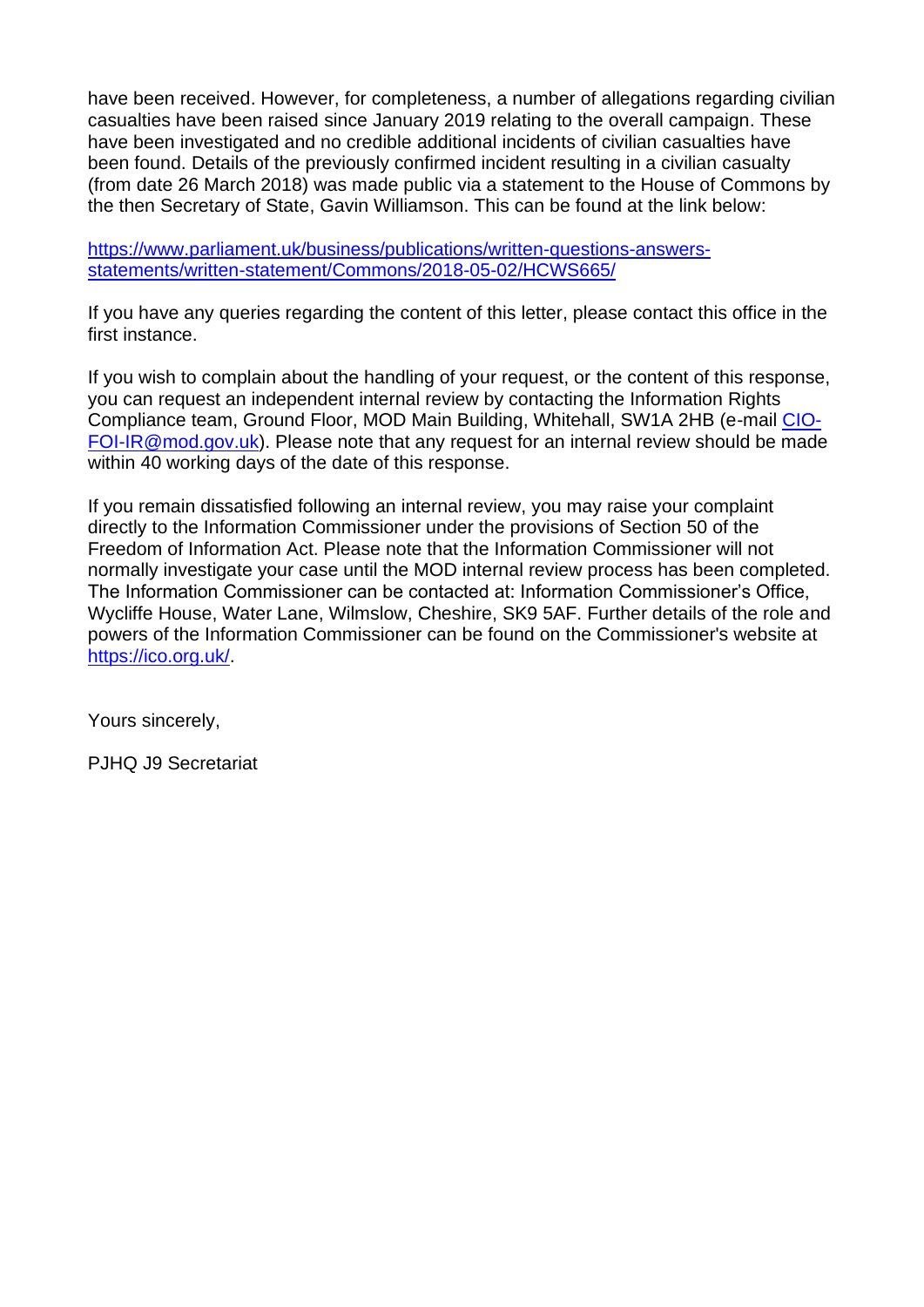## Annex A: Op SHADER Operational Data

| Year | <b>Month</b> | <b>IRAQ</b>             |             |                         |             |              |             |                         | <b>SYRIA</b> |                         |             |             |                         |                         |                         |
|------|--------------|-------------------------|-------------|-------------------------|-------------|--------------|-------------|-------------------------|--------------|-------------------------|-------------|-------------|-------------------------|-------------------------|-------------------------|
|      |              |                         | <b>EKIA</b> |                         | <b>EWIA</b> |              |             | <b>EKIA</b>             |              |                         | <b>EWIA</b> |             |                         | <b>EKIA</b>             | <b>EWIA</b>             |
|      |              | FGR4                    | GR4         | MQ9                     | FGR4        | GR4          | MQ9         | FGR4                    | GR4          | MQ9                     | FGR4        | GR4         | MQ9                     |                         |                         |
| 2019 | <b>JAN</b>   | $\mathbf 0$             | 5           | $\mathbf 0$             | 0           | $\mathbf 0$  | $\mathbf 0$ | $\overline{\mathbf{4}}$ | $\mathbf{1}$ | 4                       | $\mathbf 0$ | $\mathbf 0$ | $\mathbf{3}$            | $\overline{14}$         | $\overline{\mathbf{3}}$ |
|      | <b>FEB</b>   | $5\phantom{.0}$         | 0           | $\mathbf 0$             | 0           | 0            | 0           | 5                       | $\mathbf 0$  | 0                       | $\mathbf 0$ | 0           | $\mathbf 0$             | 10                      | 0                       |
|      | <b>MAR</b>   | $\overline{\mathbf{0}}$ | $\mathbf 0$ | $\mathbf 0$             | $\mathbf 0$ | $\mathbf 0$  | $\mathbf 0$ | $\overline{\mathbf{0}}$ | $\mathbf 0$  | $\overline{\mathbf{4}}$ | $\mathbf 0$ | $\mathbf 0$ | $\overline{\mathbf{0}}$ | $\overline{4}$          | $\pmb{0}$               |
|      | <b>APR</b>   | $\mathbf 0$             | $\mathbf 0$ | 0                       | $\mathbf 0$ | $\mathbf 0$  | $\mathbf 0$ | $\mathbf 0$             | $\mathbf 0$  | $\mathbf 0$             | $\mathbf 0$ | $\mathbf 0$ | $\mathbf 0$             | 0                       | 0                       |
|      | <b>MAY</b>   | $\overline{7}$          | $\mathbf 0$ | 0                       | $\mathbf 0$ | $\mathbf 0$  | $\mathbf 0$ | $\mathbf 0$             | $\mathbf 0$  | $\mathbf 0$             | $\mathbf 0$ | 0           | $\mathbf 0$             | $\overline{7}$          | $\pmb{0}$               |
|      | <b>JUN</b>   | $\mathbf{2}$            | $\mathbf 0$ | $\mathbf 0$             | $\mathbf 0$ | $\mathbf 0$  | $\mathbf 0$ | $\mathbf 0$             | $\mathbf 0$  | 0                       | $\mathbf 0$ | $\mathbf 0$ | $\mathbf 0$             | $\overline{2}$          | $\pmb{0}$               |
|      | <b>JUL</b>   | $6\phantom{1}$          | $\mathbf 0$ | 0                       | $\mathbf 0$ | $\mathbf{0}$ | $\mathbf 0$ | $\mathbf 0$             | $\mathbf 0$  | $\overline{2}$          | $\mathbf 0$ | $\mathbf 0$ | $\mathbf{1}$            | 8                       | $\mathbf 1$             |
|      | <b>AUG</b>   | $\mathbf{1}$            | $\mathbf 0$ | $\overline{\mathbf{2}}$ | $\mathbf 0$ | $\mathbf 0$  | $\pmb{0}$   | $\mathbf 0$             | $\mathbf 0$  | 0                       | $\mathbf 0$ | 0           | $\mathbf 0$             | 3                       | $\pmb{0}$               |
|      | <b>SEP</b>   | $\mathbf{2}$            | $\mathbf 0$ | $\mathbf 0$             | 0           | $\mathbf 0$  | $\mathbf 0$ | $\mathbf 0$             | $\mathbf 0$  | $\mathbf 0$             | $\mathbf 0$ | $\mathbf 0$ | $\mathbf 0$             | $\overline{2}$          | $\pmb{0}$               |
|      | OCT          | $\mathbf 0$             | $\mathbf 0$ | 0                       | $\mathbf 0$ | $\mathbf 0$  | $\mathbf 0$ | $\mathbf 0$             | $\mathbf 0$  | $\mathbf 0$             | $\mathbf 0$ | $\mathbf 0$ | $\mathbf 0$             | $\mathbf 0$             | $\pmb{0}$               |
|      | <b>NOV</b>   | $\mathbf 0$             | 0           | $\mathbf 0$             | $\mathbf 0$ | 0            | $\mathbf 0$ | $\mathbf 0$             | $\mathbf 0$  | 0                       | $\mathbf 0$ | 0           | $\mathbf 0$             | 0                       | 0                       |
|      | <b>DEC</b>   | $\mathbf 0$             | $\mathbf 0$ | $\mathbf 0$             | 0           | $\mathbf 0$  | $\mathbf 0$ | $\mathbf 0$             | $\mathbf 0$  | 0                       | $\mathbf 0$ | $\mathbf 0$ | $\pmb{0}$               | $\mathbf 0$             | $\pmb{0}$               |
| 2020 | <b>JAN</b>   | $\mathbf 0$             | $\mathbf 0$ | 0                       | $\mathbf 0$ | $\mathbf{0}$ | $\mathbf 0$ | $\mathbf 0$             | $\mathbf 0$  | $\mathbf{0}$            | $\mathbf 0$ | $\mathbf 0$ | $\mathbf 0$             | $\mathbf 0$             | 0                       |
|      | <b>FEB</b>   | $\mathbf 0$             | $\mathbf 0$ | 0                       | $\mathbf 0$ | $\mathbf 0$  | $\mathbf 0$ | $\mathbf 0$             | $\mathbf 0$  | $\mathbf 0$             | $\mathbf 0$ | $\mathbf 0$ | $\mathbf 0$             | $\mathbf 0$             | $\pmb{0}$               |
|      | <b>MAR</b>   | $\pmb{0}$               | 0           | 0                       | 0           | $\mathbf 0$  | $\pmb{0}$   | $\mathbf 0$             | $\mathbf 0$  | 0                       | $\pmb{0}$   | $\pmb{0}$   | $\mathbf 0$             | 0                       | $\pmb{0}$               |
|      | <b>APR</b>   | $\overline{2}$          | $\mathbf 0$ | $\mathbf{1}$            | $\mathbf 0$ | $\mathbf{0}$ | $\mathbf 0$ | $\mathbf 0$             | $\mathbf 0$  | $\mathbf{0}$            | $\mathbf 0$ | $\mathbf 0$ | $\mathbf 0$             | $\overline{3}$          | $\pmb{0}$               |
|      | <b>MAY</b>   | $\mathbf 0$             | 0           | 10                      | $\mathbf 0$ | 0            | 0           | $\mathbf 0$             | $\mathbf 0$  | 0                       | $\mathbf 0$ | 0           | $\mathbf 0$             | 10                      | 0                       |
|      | <b>JUN</b>   | $\mathbf 0$             | $\mathbf 0$ | $\mathbf 0$             | 0           | $\mathbf 0$  | $\mathbf 0$ | $\mathbf 0$             | $\mathbf 0$  | $\mathbf 0$             | $\mathbf 0$ | $\mathbf 0$ | $\mathbf 0$             | $\mathbf 0$             | 0                       |
|      | <b>JUL</b>   | $\mathbf 0$             | $\mathbf 0$ | $\mathbf 0$             | $\mathbf 0$ | $\mathbf 0$  | $\mathbf 0$ | $\mathbf 0$             | $\mathbf 0$  | $\mathbf{0}$            | $\mathbf 0$ | $\mathbf 0$ | $\mathbf 0$             | $\mathbf 0$             | $\pmb{0}$               |
|      | <b>AUG</b>   | $\mathbf 0$             | $\mathbf 0$ | $\overline{\mathbf{2}}$ | $\mathbf 0$ | $\mathbf 0$  | $\mathbf 0$ | $\mathbf 0$             | $\mathbf 0$  | $\mathbf 0$             | $\mathbf 0$ | $\mathbf 0$ | $\mathbf 0$             | $\overline{\mathbf{2}}$ | $\pmb{0}$               |
|      | <b>SEP</b>   | $\pmb{0}$               | $\pmb{0}$   | 0                       | 0           | $\mathbf 0$  | $\pmb{0}$   | $\pmb{0}$               | $\mathbf 0$  | 0                       | $\pmb{0}$   | 0           | $\pmb{0}$               | 0                       | $\pmb{0}$               |
|      | <b>OCT</b>   | $\mathbf 0$             | $\mathbf 0$ | $\overline{2}$          | $\mathbf 0$ | $\mathbf 0$  | $\mathbf 0$ | $\mathbf 0$             | $\mathbf 0$  | $\mathbf{0}$            | $\mathbf 0$ | $\mathbf 0$ | $\mathbf 0$             | $\overline{2}$          | $\pmb{0}$               |
|      | <b>NOV</b>   | $\pmb{0}$               | $\pmb{0}$   | 0                       | 0           | $\mathbf 0$  | $\pmb{0}$   | $\mathbf 0$             | $\mathbf 0$  | 0                       | $\pmb{0}$   | 0           | $\mathbf 0$             | 0                       | $\pmb{0}$               |
|      | <b>DEC</b>   | $\mathbf 0$             | 0           | 0                       | 0           | $\mathbf 0$  | $\mathbf 0$ | $\pmb{0}$               | $\mathbf 0$  | $\mathbf 0$             | $\pmb{0}$   | $\mathbf 0$ | $\pmb{0}$               | 0                       | 0                       |